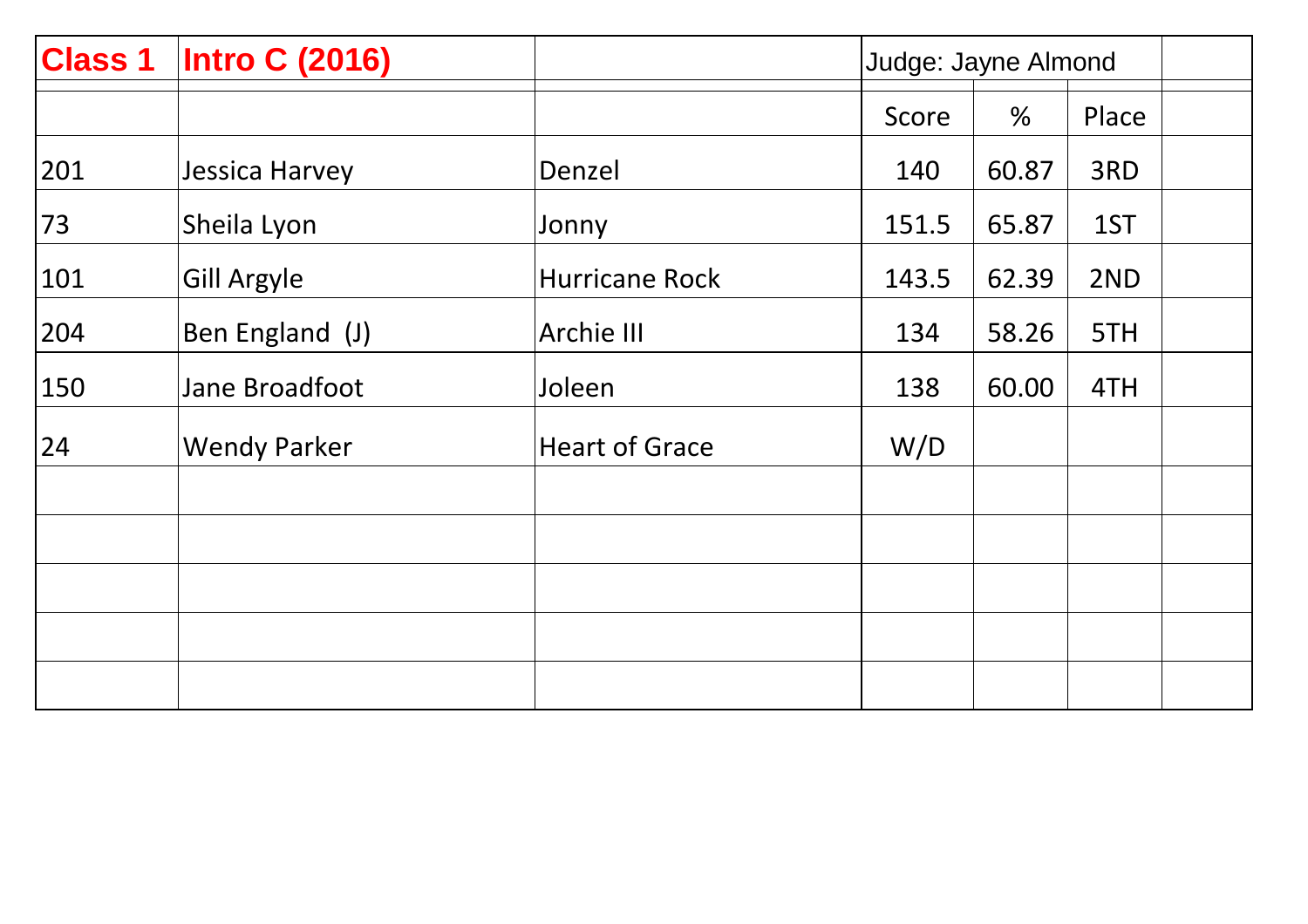| <b>Class 2</b> | <b>Prelim 1 (2006)</b> Revised 2016 |                       |                    | Judge: Jayne Almond |       |  |
|----------------|-------------------------------------|-----------------------|--------------------|---------------------|-------|--|
|                |                                     |                       | Score              | %                   | Place |  |
| 205            | <b>Brooke England</b>               | Teddy Tulip (V)       | 126(65)            | 66.32               | 2ND   |  |
| 73             | Sheila Lyon                         | Jonny                 | $120.5$ (63)       | 63.42               | 3RD   |  |
| 82             | Francesca Broadfoot                 | Joleen                | $120.5$ (61) 63.42 |                     | 4TH   |  |
| 24             | <b>Wendy Parker</b>                 | <b>Heart of Grace</b> | W/D                |                     |       |  |
| 21             | Alice Coxsey (J)                    | Mini                  | 118                | 62.11               | 5TH   |  |
| 45             | Rebecca Smith                       | Danny VI (V)          | 126 (66)           | 66.32               | 1ST   |  |
| 206            | Sarah Freeman                       | Teddy Tulip (V)       | W/D                |                     |       |  |
| 70             | <b>Sharon Brengosz</b>              | Dylan                 | 109.5              | 57.63               |       |  |
| 203            | <b>Kirsty Vaughan</b>               | Hopscotch             | 117.5              | 61.84               | 6TH   |  |
|                |                                     |                       |                    |                     |       |  |
|                |                                     |                       |                    |                     |       |  |
|                |                                     |                       |                    |                     |       |  |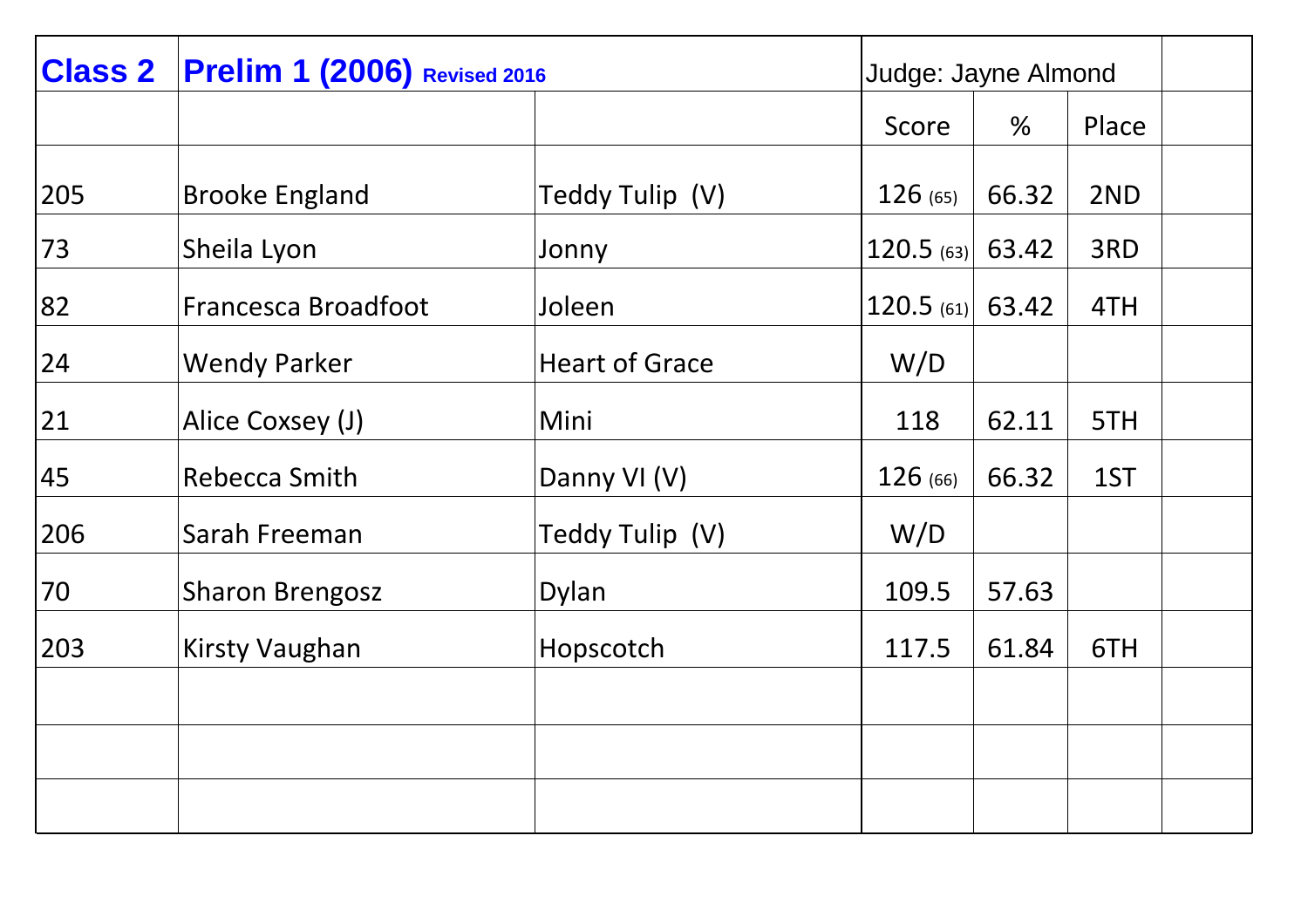| <b>Class 3</b> | <b>Prelim 14 (2006)</b> revised 2016 |              | Judge: Jayne Almond |       |       |
|----------------|--------------------------------------|--------------|---------------------|-------|-------|
|                |                                      |              | Score               | %     | Place |
| 26             | <b>Alix Davis</b>                    | Ceres        | 169.5               | 65.19 | 3RD   |
| 45             | Rebecca Smith                        | Danny VI (V) | 178                 | 68.46 | 2ND   |
| 46             | Jane Pheasey                         | Gus          | 161.5               | 62.12 | 5TH   |
| 203            | <b>Kirsty Vaughan</b>                | Hopscotch    | 160                 | 61.54 | 6TH   |
| 14             | Lisa Brown                           | Quest        | 168                 | 64.62 | 4TH   |
| 215            | Larissa Murphy                       | Treacle      | 184.5               | 70.96 | 1ST   |
|                |                                      |              |                     |       |       |
|                |                                      |              |                     |       |       |
|                |                                      |              |                     |       |       |
|                |                                      |              |                     |       |       |
|                |                                      |              |                     |       |       |
|                |                                      |              |                     |       |       |
|                |                                      |              |                     |       |       |
|                |                                      |              |                     |       |       |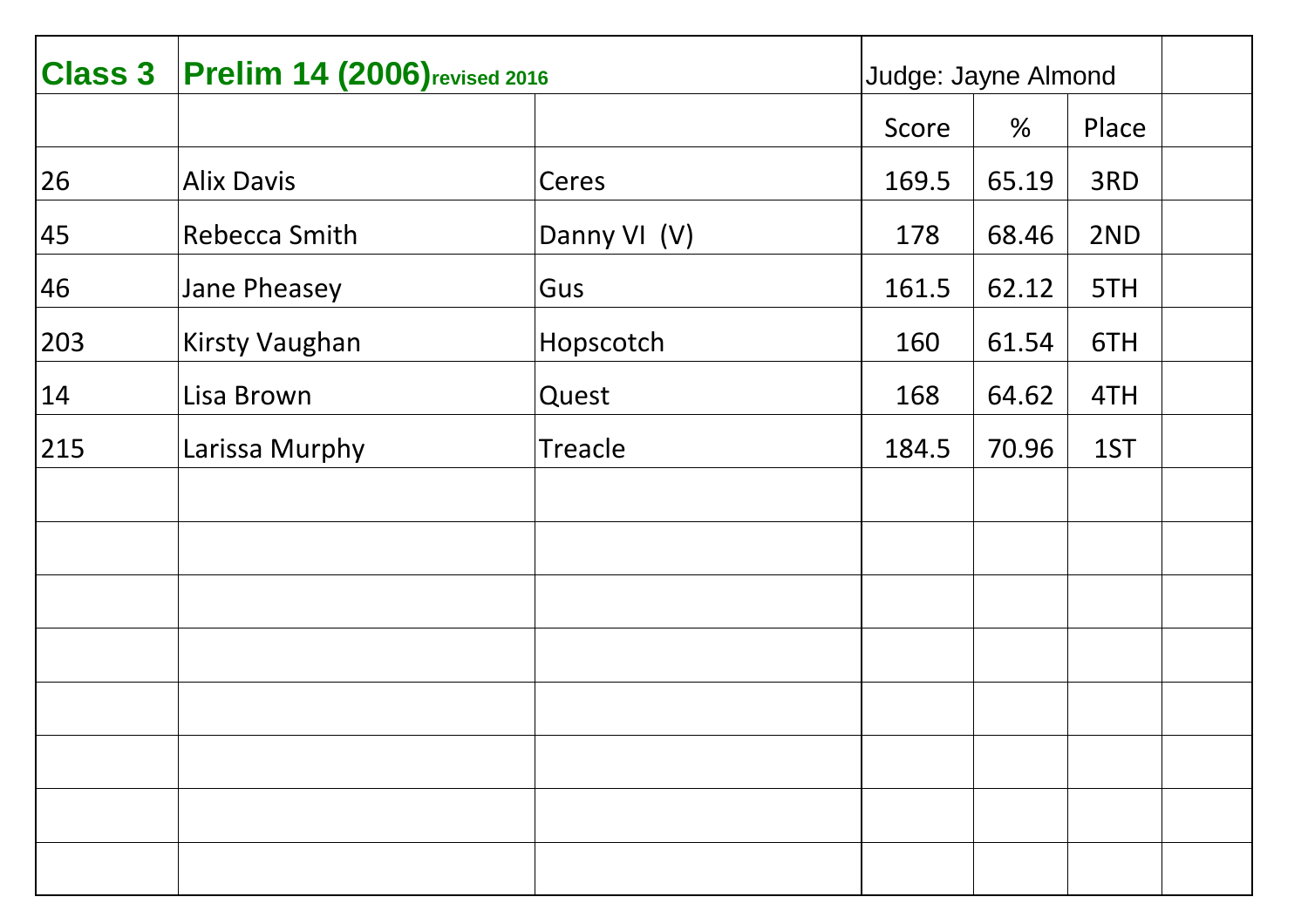| <b>Class 4</b>                    | <b>Novice 27 (2007)</b> |                         | Judge: Jayne Almond  |       |         |  |
|-----------------------------------|-------------------------|-------------------------|----------------------|-------|---------|--|
|                                   |                         |                         | Score                | $\%$  | Place   |  |
| 65                                | <b>Hilary Bowerman</b>  | <b>Finnegans Cruise</b> | 179                  | 63.93 | 3RD     |  |
| 213                               | Serina Gonkochov        | Bolt out of the Blue    | 186.5                | 66.61 | 2ND     |  |
| 170                               | <b>Nicky Pennie</b>     | Ikebana                 | 175.5                | 62.68 | 4TH     |  |
| 97                                | <b>Elizabeth Rowe</b>   | Aragon House Solomon    | 195                  | 69.64 | 1ST     |  |
|                                   |                         |                         |                      |       |         |  |
|                                   |                         |                         |                      |       |         |  |
| <b>Class 5 - Novice 30 (2006)</b> |                         |                         | Judge: Jayne Almond  |       |         |  |
|                                   |                         |                         | Score                | %     | Place   |  |
| 213                               | Serina Gonkochov        | Bolt out of the Blue    | 174.5(54)            | 67.12 | $1ST =$ |  |
| 207                               | Sara Reynard            | <b>Benjamin VII</b>     | 174.5(54)            | 67.12 | $1ST =$ |  |
| 26                                | <b>Alix Davis</b>       | Sareina (V)             | $173.5_{(54)}$ 66.73 |       | 3RD     |  |
|                                   |                         |                         |                      |       |         |  |
|                                   |                         |                         |                      |       |         |  |